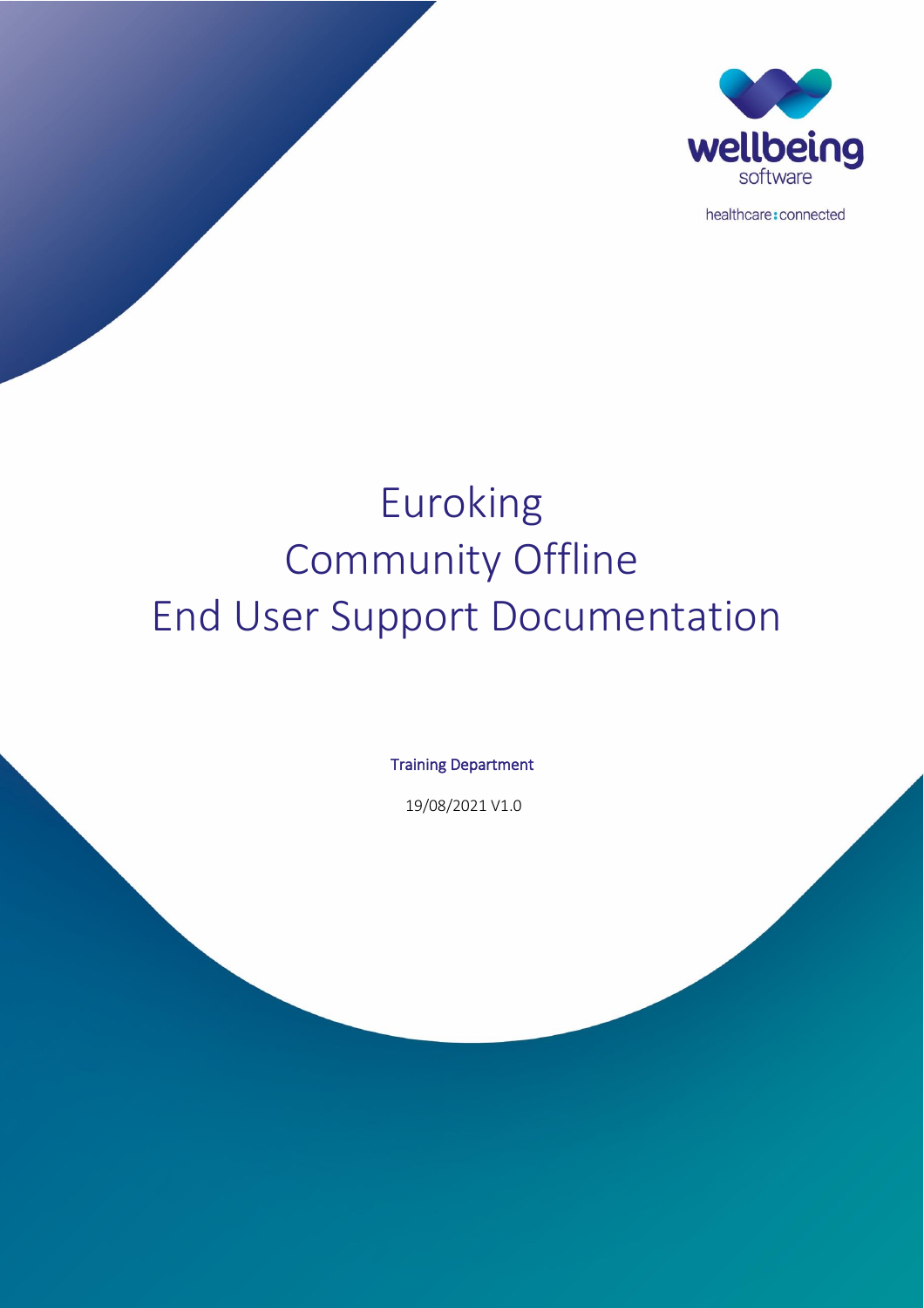

# Table of Contents

| $Introduction 33$ |  |
|-------------------|--|
| 1.                |  |
| 2.                |  |
|                   |  |
|                   |  |
|                   |  |
|                   |  |
| 3.                |  |
|                   |  |
| 4.                |  |
|                   |  |
|                   |  |
|                   |  |
|                   |  |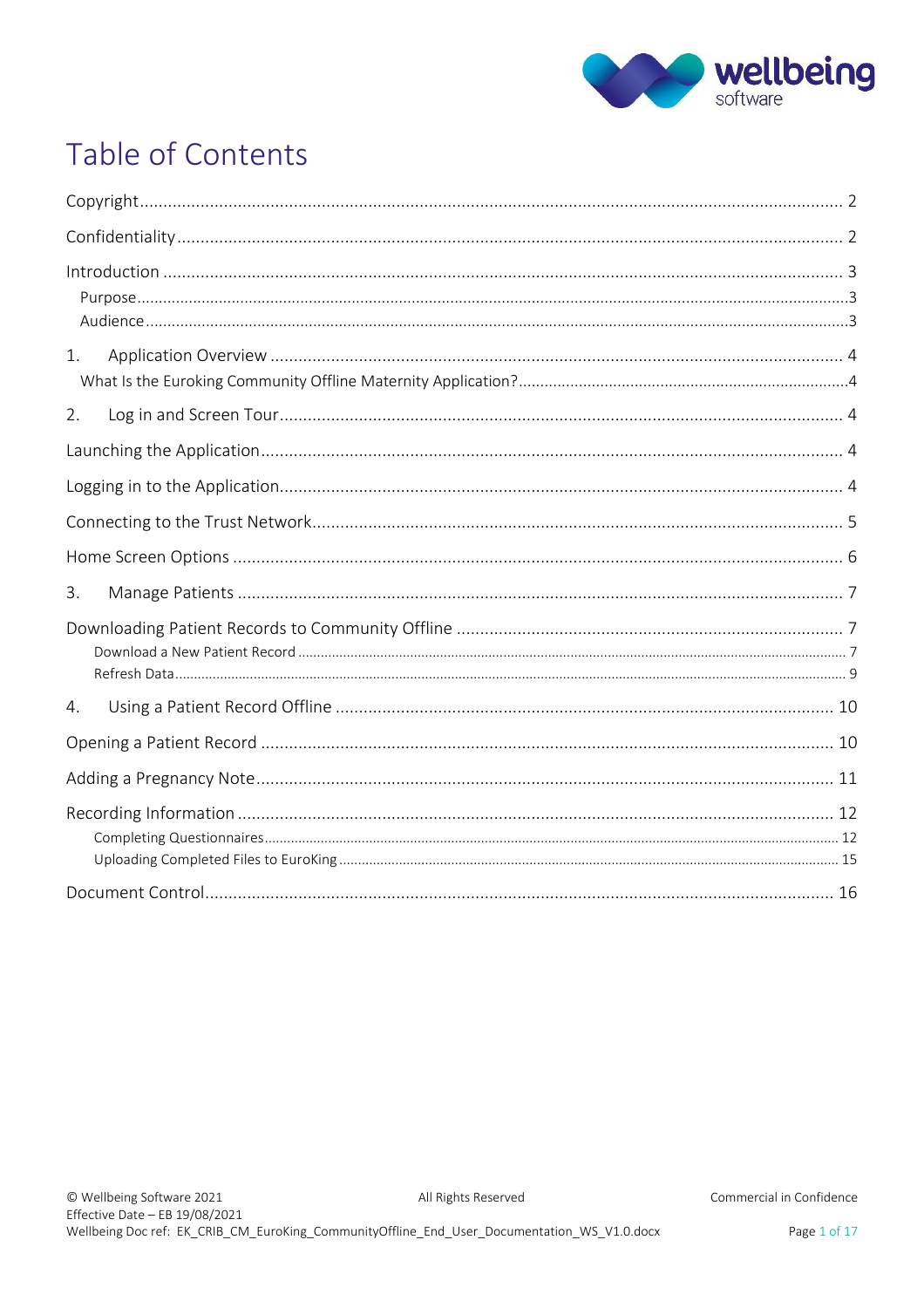

# <span id="page-2-0"></span>Copyright

#### © Wellbeing Software 2021

Registered Office: 3rd Floor i2 Mansfield, Hamilton Court, Oakham Business Park, Mansfield, NG18 5FB These materials are or comprise restricted and proprietary confidential information of Wellbeing Software. Disclosure to or use by the recipient shall not convey any intellectual property rights in these materials. The right to use these materials by the recipient is subject to restrictions and limitations contained in the Provision of Integrated Care Record System and Associated Services Agreement and related agreements.

# <span id="page-2-1"></span>Confidentiality

All information in this document is provided in confidence for the sole purpose of adjudication of the document and shall not be used for any other purpose and shall not be published or disclosed wholly or in part to any other party without HSS prior permission in writing and shall be held in safe custody. These obligations shall not apply to information which is published or becomes known legitimately from some source other than Wellbeing Software. Many of the product, service and company names referred to in this document are trademarks or registered trademarks. They are all hereby acknowledged.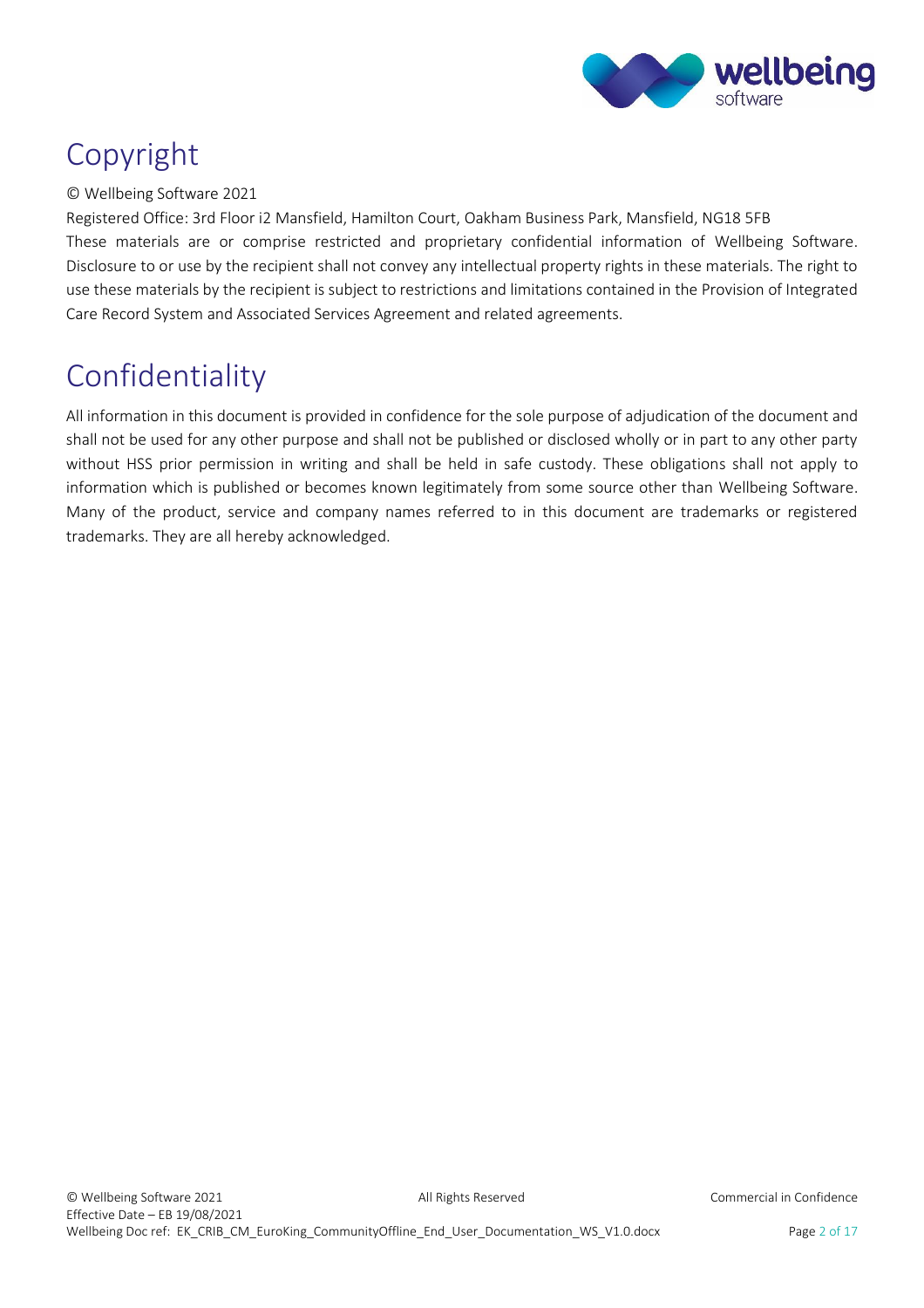

# <span id="page-3-0"></span>Introduction

### <span id="page-3-1"></span>Purpose

This document is designed to be utilised by all users of the EuroKing Community Offline application and covers key functionality relating to the use of the application for midwives, other clinical staff involved in maternity services, maternity support workers and clerical support staff.

### <span id="page-3-2"></span>Audience

This document is intended to be used as a reference guide by all users of the EuroKing Maternity Community Offline Application.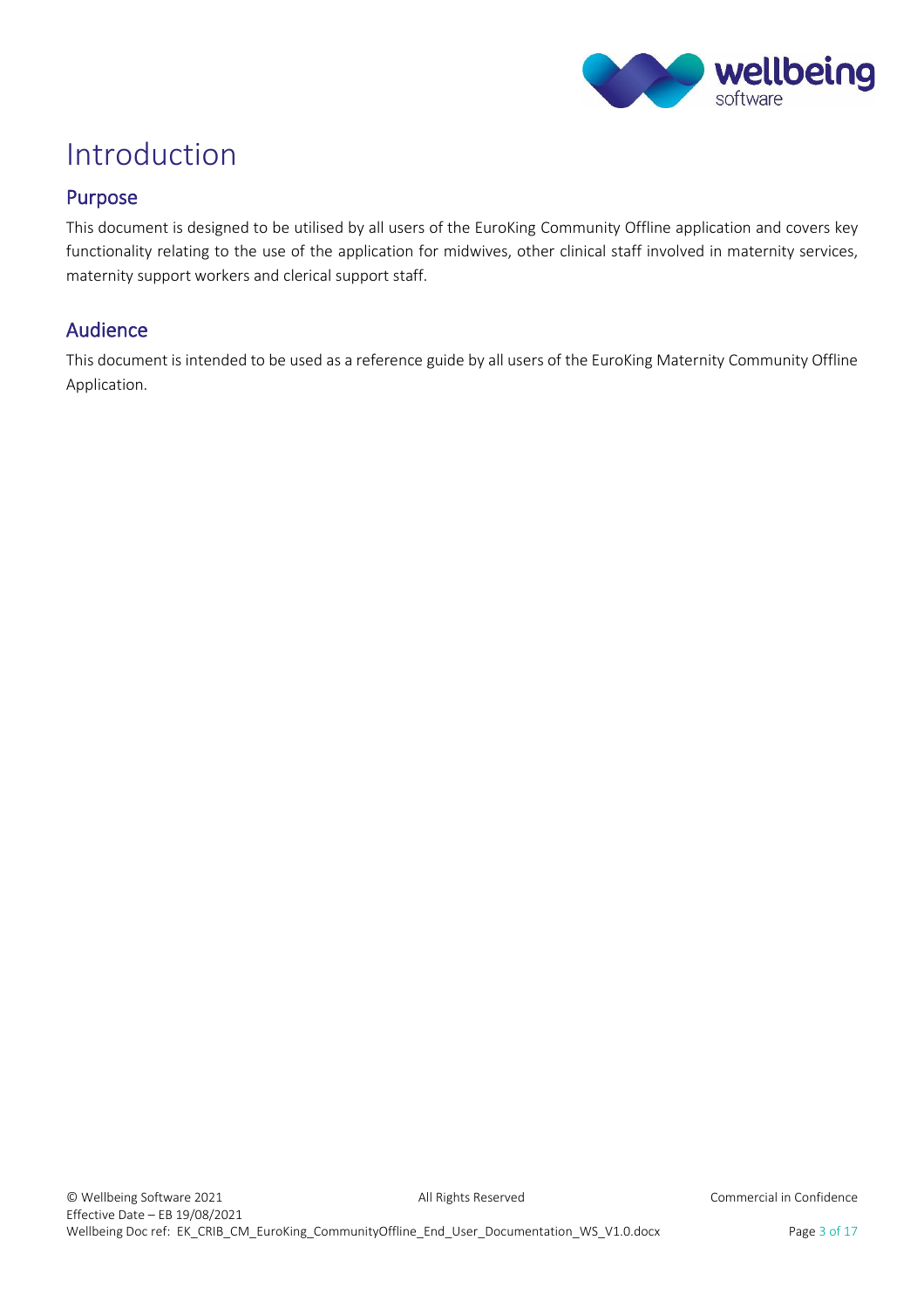

# <span id="page-4-0"></span>1.Application Overview

### <span id="page-4-1"></span>What Is the Euroking Community Offline Maternity Application?

The EuroKing Community Offline application offers community-based clinicians the ability to record maternity and obstetric data outside of a hospital environment without the need for a connection to the internet.

Clinicians can preload a list of patient records into Community Offline prior to home visits or to outlying care settings and record all observations and notes at the time of seeing the patients. That data is then uploaded back to the main EuroKing system once they are back in the hospital setting.

# <span id="page-4-2"></span>2.Log in and Screen Tour

#### <span id="page-4-3"></span>Launching the Application

The Community Offline application can be launched via the Start menu or desktop shortcut / taskbar button.



<span id="page-4-4"></span>Logging in to the Application

You must have an account with the main EuroKing application to be able to log into Community Offline. Enter your normal EuroKing username and password when prompted, then click [Login].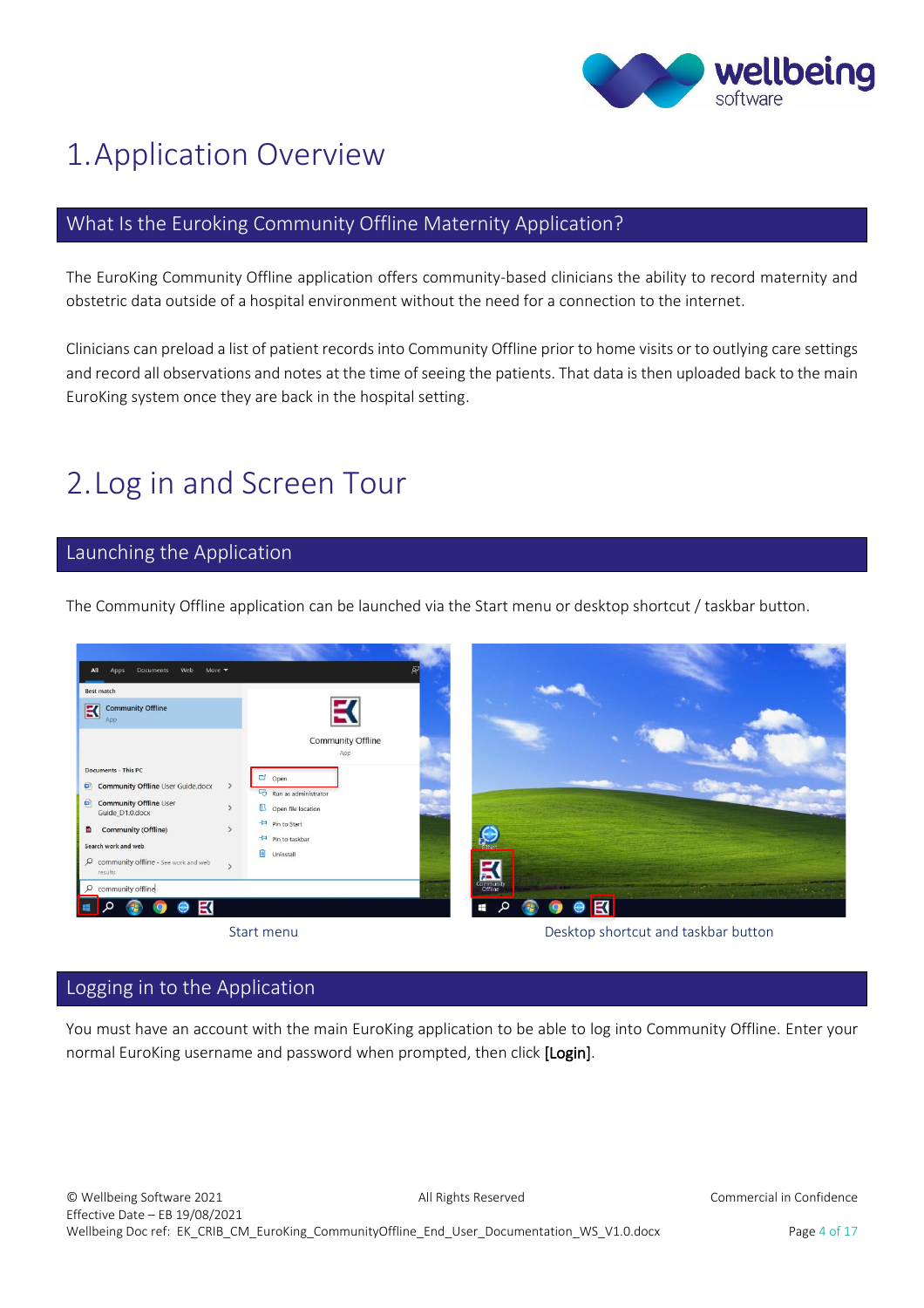

| <b>Authenticate</b> |                 |       |        |  |  |
|---------------------|-----------------|-------|--------|--|--|
| Username:           | Password:       |       |        |  |  |
| Training            | $0000000000000$ |       |        |  |  |
|                     |                 | Login | Cancel |  |  |

## <span id="page-5-0"></span>Connecting to the Trust Network

This will take you to the Home screen. If the device is connected to the network, Community Offline will first synchronise with the master EuroKing system to ensure that it has all the latest versions of each questionnaire.

| EX E3 Community                                                                  |                                   | П | $\times$ |
|----------------------------------------------------------------------------------|-----------------------------------|---|----------|
| E3 Community - Welcome                                                           |                                   |   |          |
| Welcome, Euroking.<br>Updating questionnaire - 9 of 13                           |                                   |   |          |
| Upload<br>Completed<br>Manage Patients<br>Exit<br><b>Files</b><br>$\overline{2}$ |                                   |   |          |
| Updating.                                                                        |                                   |   |          |
| 1.8.840.5257   Phr Test Test (In-House)   devwebserv.euroking.com                | <b>Connected to Trust Network</b> |   |          |

Updating Community while connected to the network

Note that when the application is connected to the hospital network it will display this icon in the top right-hand corner of the screen. Text is also displayed on the bottom right-hand corner of the screen. In the community setting and whilst not connected, the icon and text are not displayed.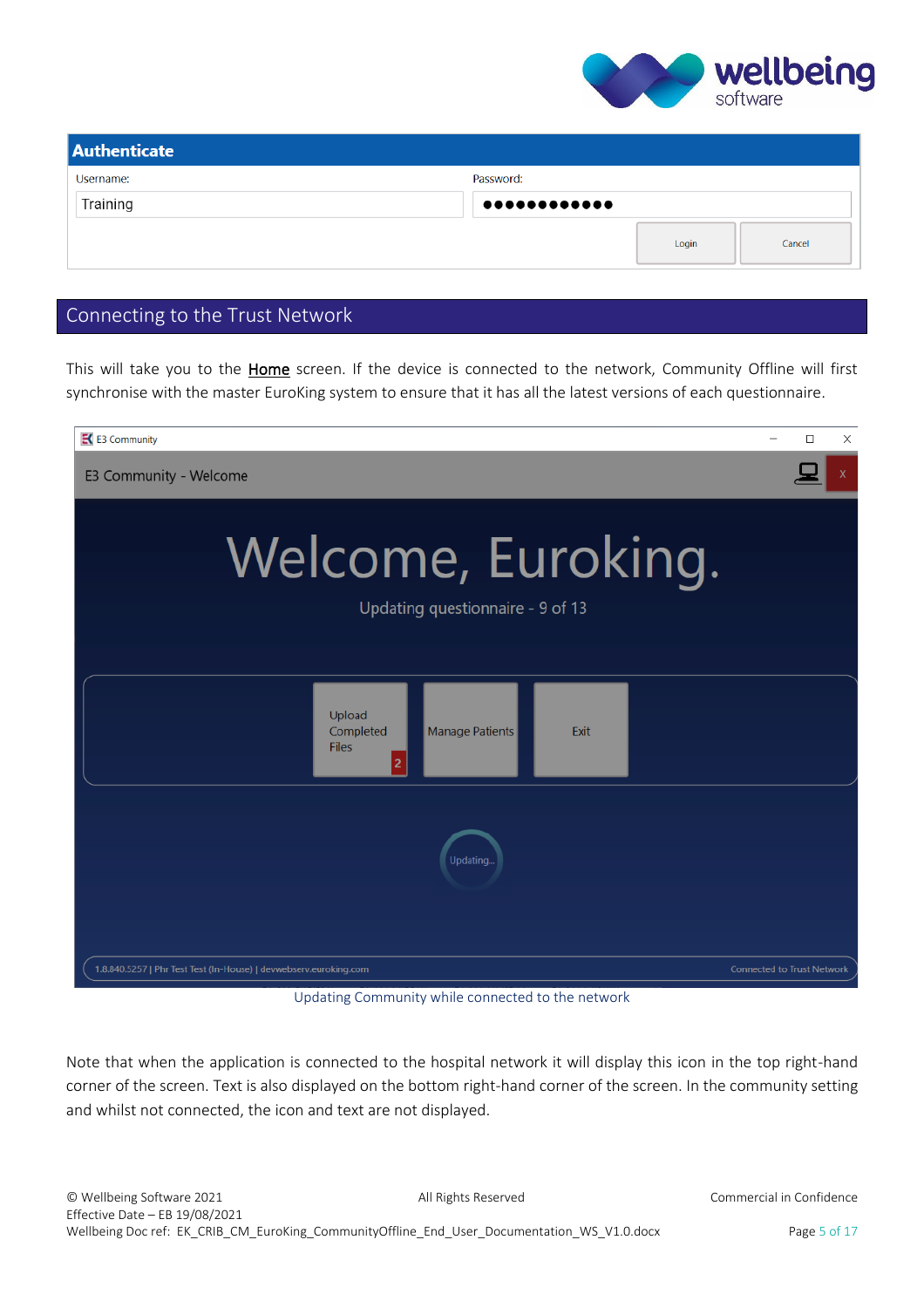



## **Connected to Trust Network**

Top right Bottom right

# <span id="page-6-0"></span>Home Screen Options

| Upload<br>Completed<br><b>Files</b><br>2 | At the beginning of the day, the number displayed in the red box should be 0.<br>As you complete patient records in the community, the number here will rise.<br>You can upload to the main EuroKing application when you reconnect to the trust network. |
|------------------------------------------|-----------------------------------------------------------------------------------------------------------------------------------------------------------------------------------------------------------------------------------------------------------|
| Manage Patients                          | Open the patient management screen to access patient records.                                                                                                                                                                                             |
| Exit                                     | Log out and close the application.                                                                                                                                                                                                                        |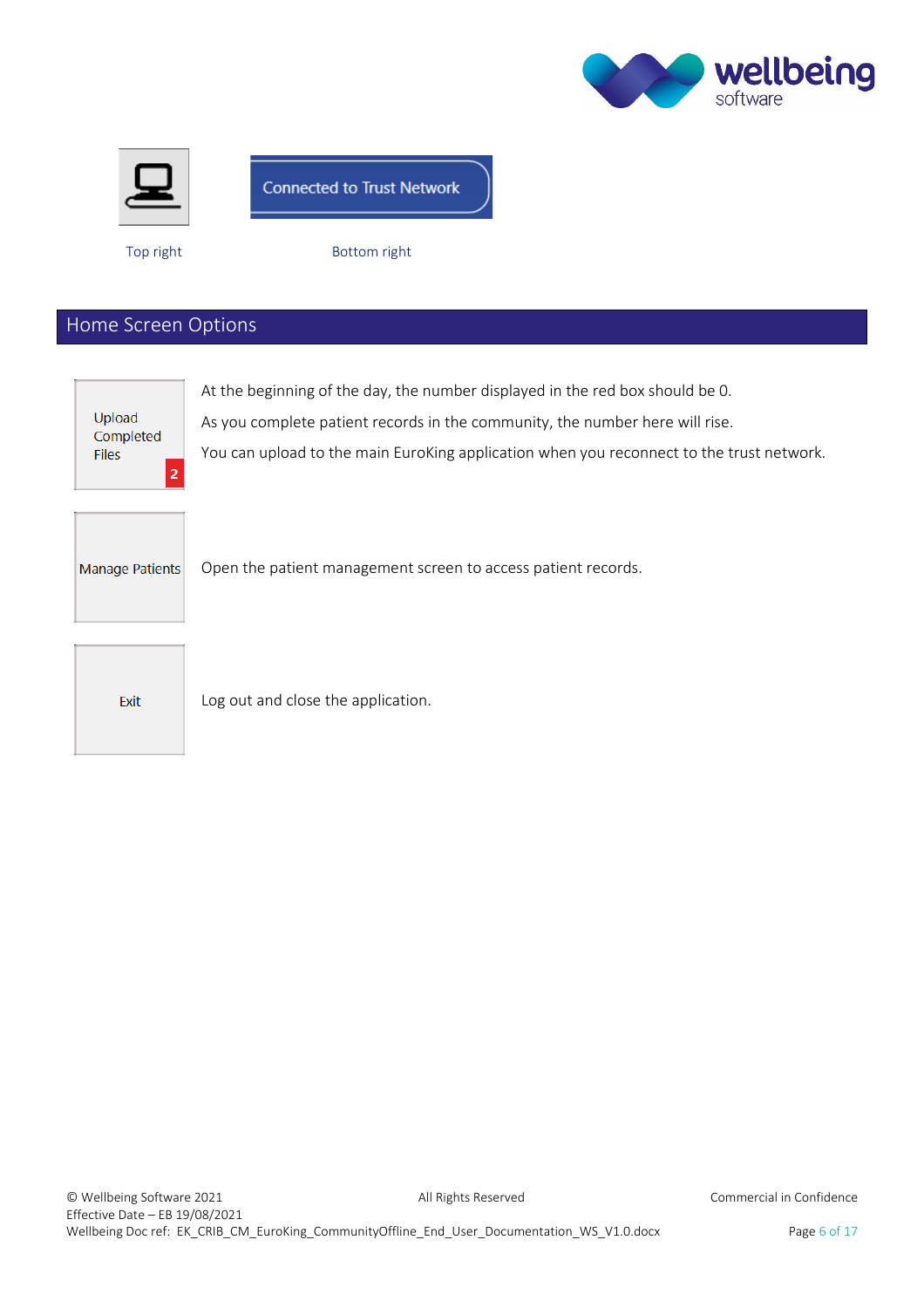

# <span id="page-7-0"></span>3.Manage Patients

# <span id="page-7-1"></span>Downloading Patient Records to Community Offline

This can only be done when connected to a network so should be carried out ahead of visits to community settings to ensure that relevant records are available. Click [Manage Patients] on the Home screen.

If you have previously downloaded patient files to the Community Offline application, a list will appear across the screen showing the details of the patients and how long ago the file was downloaded.

| <b>EV</b> Patients                                                                                                                                                                                                   |                                                                                                    |                                                                                                   | $\sim$                                                                                               | $\omega \rightarrow -\infty$ |
|----------------------------------------------------------------------------------------------------------------------------------------------------------------------------------------------------------------------|----------------------------------------------------------------------------------------------------|---------------------------------------------------------------------------------------------------|------------------------------------------------------------------------------------------------------|------------------------------|
| E3 Community - Patients                                                                                                                                                                                              |                                                                                                    |                                                                                                   |                                                                                                      |                              |
| <b>8 Patients stored locally</b>                                                                                                                                                                                     |                                                                                                    |                                                                                                   |                                                                                                      |                              |
|                                                                                                                                                                                                                      |                                                                                                    |                                                                                                   |                                                                                                      |                              |
| Jones, Lisa<br>Jones, Gwen                                                                                                                                                                                           | <b>Richards, Sally</b>                                                                             | <b>RICHARDS, BABY</b>                                                                             | Smith, Rita                                                                                          | Smith                        |
| <b>Hospital No: PDT3</b><br>Hospital No: N200222<br>¢<br>G<br><b>NHS No:</b><br><b>NHS No:</b><br>Date of Birth: 28/10/1980 (38y)<br>Date of Birth: 04/09/1986 (32y)<br>$3$ month(s) ago<br>$\bullet$ 3 month(s) ago | Hospital No: T768350<br>۰<br><b>NHS No:</b><br>Date of Birth: 14/04/1985 (33y)<br>$3$ month(s) ago | Hospital No: S000026<br>Ů<br><b>NHS No:</b><br>Date of Birth: 29/07/2016 (2y)<br>$3$ month(s) ago | <b>Hospital No: EUR 999</b><br><b>NHS No:</b><br>Date of Birth: 14/10/1984 (34y)<br>$3$ month(s) ago | Hospit<br>NI<br>Date of      |
|                                                                                                                                                                                                                      |                                                                                                    |                                                                                                   |                                                                                                      | $\rightarrow$                |
|                                                                                                                                                                                                                      |                                                                                                    |                                                                                                   |                                                                                                      |                              |
|                                                                                                                                                                                                                      | Refresh<br>Search                                                                                  |                                                                                                   |                                                                                                      |                              |
|                                                                                                                                                                                                                      |                                                                                                    |                                                                                                   |                                                                                                      |                              |
|                                                                                                                                                                                                                      |                                                                                                    |                                                                                                   |                                                                                                      |                              |
|                                                                                                                                                                                                                      |                                                                                                    |                                                                                                   |                                                                                                      |                              |
|                                                                                                                                                                                                                      |                                                                                                    |                                                                                                   |                                                                                                      |                              |

#### <span id="page-7-2"></span>Download a New Patient Record

To download a new patient record to Community Offline click [Search].

| <b>EC</b> Patient Search      | $\sim$ 100 $\mu$<br>$\times$<br>□                |
|-------------------------------|--------------------------------------------------|
| E3 Community - Patient Search |                                                  |
|                               | Hospital No.<br>NHS No.<br><b>DOB</b><br>Surname |
|                               |                                                  |

Use the text field to enter the identifying information. Hospital number would be the most common method of searching but the other options can be seen on the right. Once the data is entered click [Search] to find any matches. Any matches are displayed in the form of a patient card.

Please note: that hospital or NHS numbers must be entered in full, and DOB is in the form DD/MM/YYYY.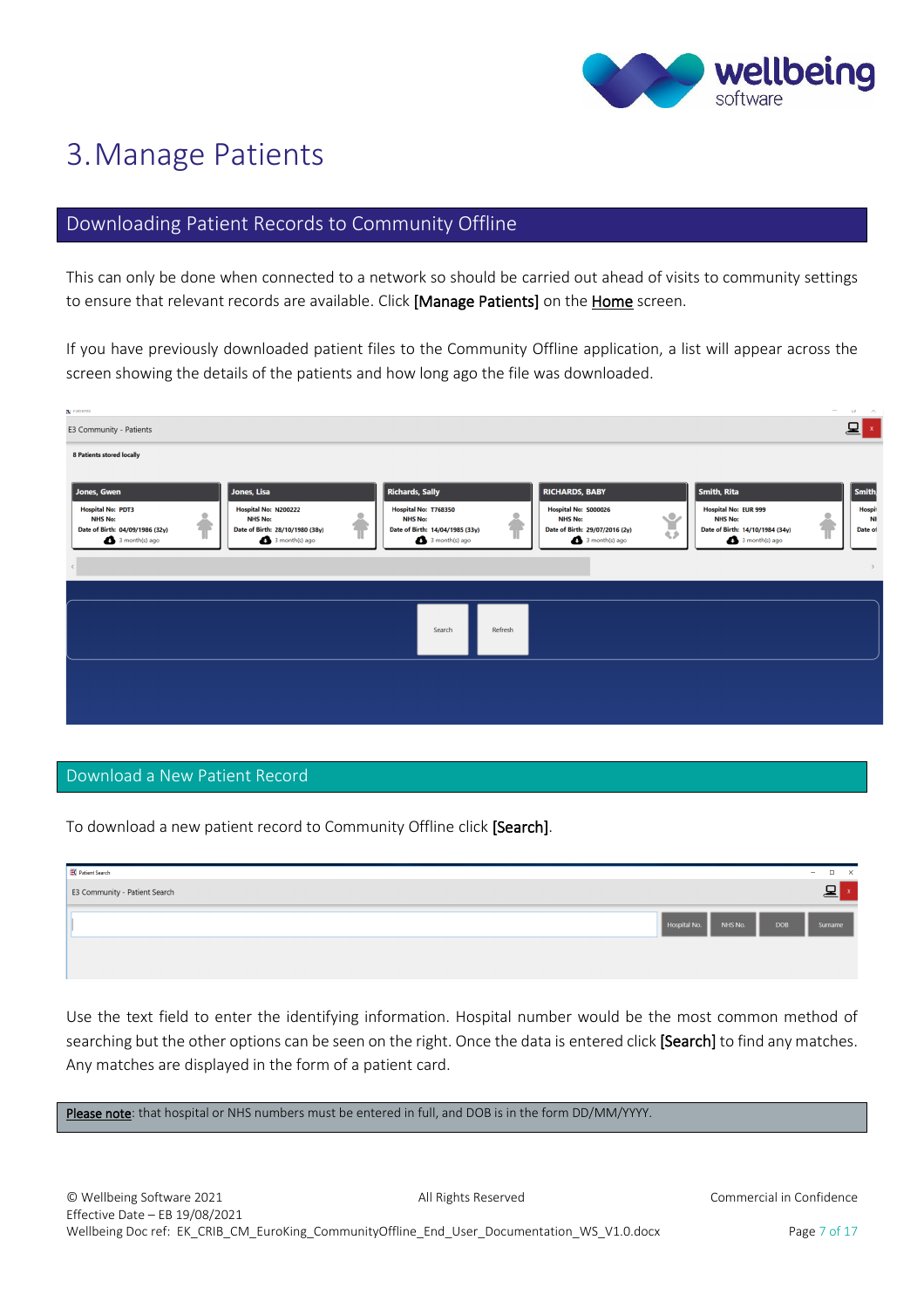

| <b>EX</b> Patient Search                                                                                                         |                         | $\sim$     | σ<br>$\times$    |
|----------------------------------------------------------------------------------------------------------------------------------|-------------------------|------------|------------------|
| E3 Community - Patient Search                                                                                                    |                         |            | 므                |
| PDTest123456                                                                                                                     | Hospital No.<br>NHS No. | <b>DOB</b> | Surname          |
| Princess, Jasmine<br>Hospital No: PDTest123456<br><b>NHS No:</b><br>Date of Birth: 11/11/1993 (27y)<br>$\bullet$ 0 second(s) ago |                         |            |                  |
| $\langle$                                                                                                                        |                         |            |                  |
|                                                                                                                                  |                         |            | 1 Patients found |

Patients cannot be added directly to the Community Offline application so if your search does not return the patient, you will need to refer to the hospital PAS system and the main EuroKing system.

To download the matched record to Community Offline from EuroKing, select the card for the patient record you want to download. A red border will appear and the text turns red to show the selection has been made. Click [Download].

This will transfer all the information about the patient that already exists on EuroKing to the Community Offline application and will be available even if you are not connected to the network.

This process can take a few minutes to complete. You can select and download several records at the same time by selecting all required records and clicking the [Download] button.

| <b>K</b> Patient Search                                                                                     |          |
|-------------------------------------------------------------------------------------------------------------|----------|
| E3 Community - Patient Search                                                                               |          |
| PDTest123456                                                                                                |          |
| <b>Princess, Jasmine</b>                                                                                    |          |
| Hospital No: PDTest123456<br><b>NHS No:</b><br>Date of Birth: 11/11/1993 (27y)<br>$\bullet$ 0 second(s) ago |          |
|                                                                                                             |          |
|                                                                                                             | Download |

Once the process is complete that patient record/s will appear in your list of patient cards across the top of the screen.

Please note: that the application displays details of how many patient records are downloaded to Community Offline in the top left area of the screen.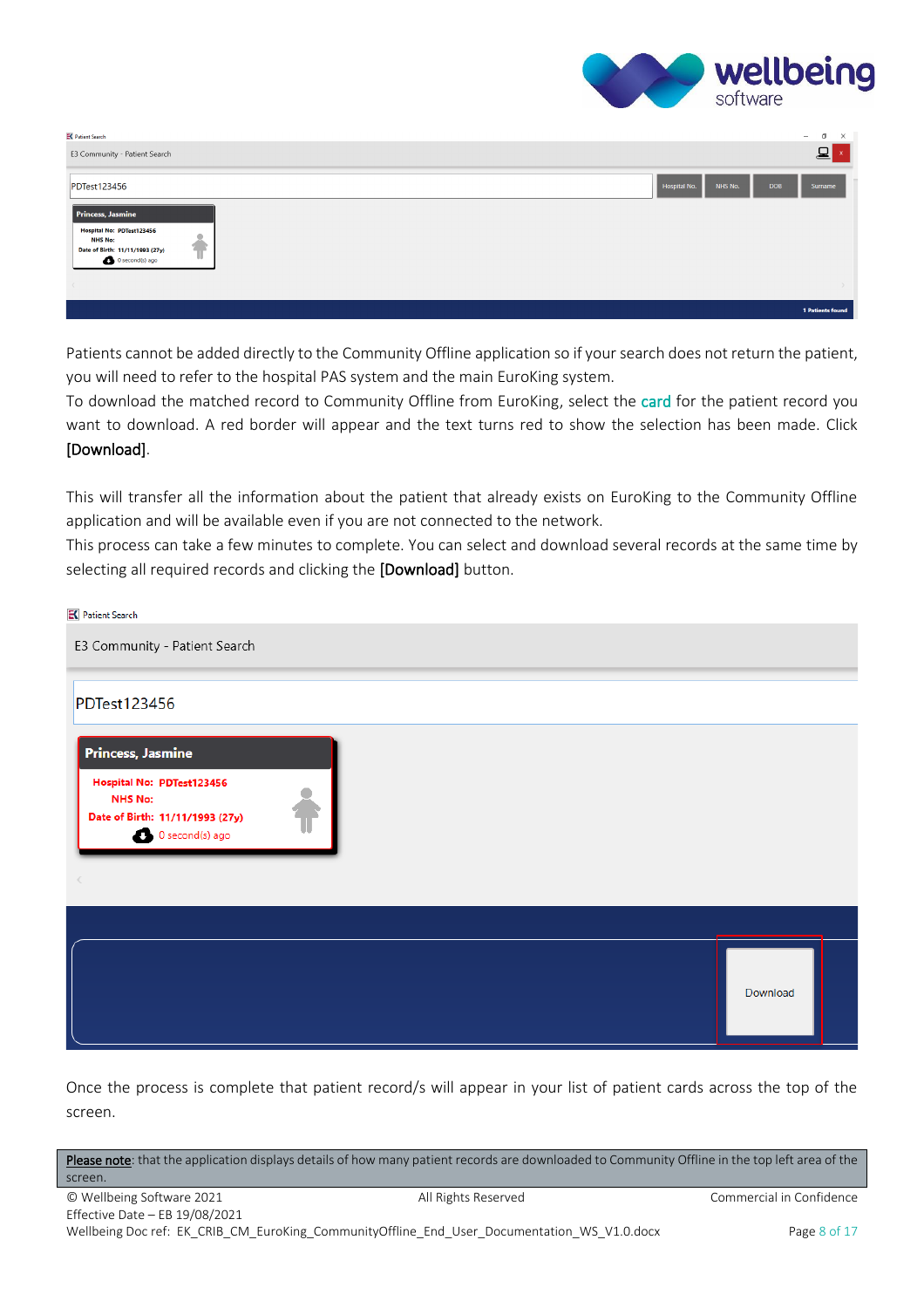

 $R$  Patients E3 Community - Patients 2 Patients stored locally **Princess, Ariel Princess, Jasmine** Hospital No: PDTest4321 Hospital No: PDTest123456 **NHS No: NHS No:** Date of Birth: 12/10/2000 (20y) Date of Birth: 11/11/1993 (27y) 1 month(s) ago 2 minute(s) ago

### <span id="page-9-0"></span>Refresh Data

If the patient record you require is already on your device, select the card and click [Refresh]. This will download the latest data from their record, as it may have changed since you last used Community Offline.

| $R$ Patients                                                                                                      |                                                                                             | $\Box$<br>$\times$                                                                                                |
|-------------------------------------------------------------------------------------------------------------------|---------------------------------------------------------------------------------------------|-------------------------------------------------------------------------------------------------------------------|
| E3 Community - Current Patient: Princess, Jasmine                                                                 | $\checkmark$                                                                                | + Pregnancy Notes<br>+ Patient Notes<br>Alerts!                                                                   |
| <b>3 Patients stored locally</b>                                                                                  |                                                                                             |                                                                                                                   |
| <b>Princess, Mulan</b>                                                                                            | <b>PRINCESS, BABY</b>                                                                       | <b>Princess, Jasmine</b>                                                                                          |
| <b>Hospital No: PDtest 3008</b><br><b>NHS No:</b><br>Date of Birth: 05/11/1989 (31y)<br>$\bigoplus$ 1 year(s) ago | Hospital No: S000056<br><b>NHS No:</b><br>Date of Birth: 28/06/2019 (2y)<br>$1$ year(s) ago | Hospital No: 0008<br><b>CE</b><br>NHS No: 888 888 8888 (NV)<br>Date of Birth: 05/08/1999 (22y)<br>$1$ year(s) ago |
|                                                                                                                   |                                                                                             |                                                                                                                   |
|                                                                                                                   |                                                                                             |                                                                                                                   |
|                                                                                                                   | Questionnaires<br><b>Delete</b><br>Search                                                   | Refresh                                                                                                           |
|                                                                                                                   |                                                                                             |                                                                                                                   |
|                                                                                                                   |                                                                                             |                                                                                                                   |
|                                                                                                                   |                                                                                             |                                                                                                                   |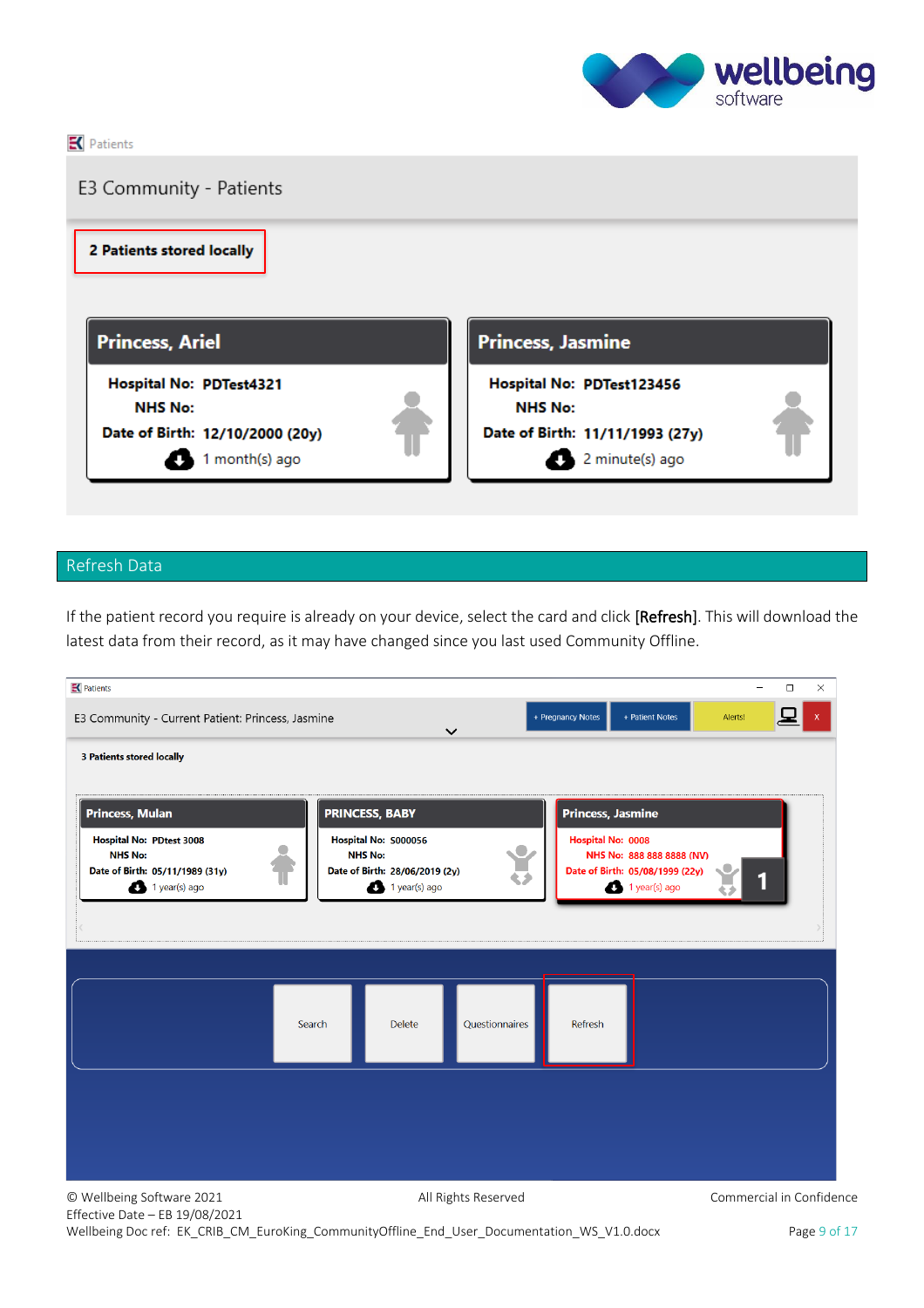

# <span id="page-10-0"></span>4.Using a Patient Record Offline

When in the community and not connected to a network, it is possible to open any of the patient records that have been previously downloaded to the Community Offline application. You will be able to view all information which was downloaded from the main EuroKing record.

You will be able to see the following information You will *not* be able to see

- Summary
- Risks
- **Alerts**
- **Address**
- Contact
- Patient Notes
- Pregnancy Notes
- GP
- Past Obstetric History
- Past Pregnancies and babies.

#### <span id="page-10-1"></span>Opening a Patient Record

- **Demographics**
- Father
- Partner
- Care Professionals
- General Information
- Next of Kin

Select the card for the patient record you wish to open. It will be highlighted in red, and you will see an arrow in the centre of the grey banner at the top of the screen. Clicking on the [arrow] will open the record.

| <b>EX Patients</b>                                                                                                                                                                                                                                    |        |        |                           |                                      |  |
|-------------------------------------------------------------------------------------------------------------------------------------------------------------------------------------------------------------------------------------------------------|--------|--------|---------------------------|--------------------------------------|--|
| E3 Community - Current Patient: Princess, Jasmine                                                                                                                                                                                                     |        |        | $\checkmark$              | + Pregnancy Notes<br>+ Patient Notes |  |
| 2 Patients stored locally                                                                                                                                                                                                                             |        |        |                           |                                      |  |
| Princess, Ariel<br><b>Princess, Jasmine</b><br>Hospital No: PDTest4321<br>Hospital No: PDTest123456<br><b>NHS No:</b><br><b>NHS No:</b><br>Date of Birth: 11/11/1993 (27y)<br>Date of Birth: 12/10/2000 (20y)<br>$1$ month(s) ago<br>38 minute(s) ago | ۵      |        |                           |                                      |  |
|                                                                                                                                                                                                                                                       |        |        |                           |                                      |  |
|                                                                                                                                                                                                                                                       | Search | Delete | Questionnaires<br>Refresh |                                      |  |

The patient banner will display the same colour as it would in the main EuroKing application: white when an NHS number is present, amber when the NHS number is absent, and red if the patient is deceased.

Under the patient banner is all the supporting information regarding the pregnancy - Pregnancy Summary, Past Obstetric History, Risks, Alerts, Address, Contact, Patient Notes and Pregnancy Notes.

The **Summary** screen shows pregnancy details, blood group, past obstetric history, past pregnancies, and past babies. Where existing information is available from EuroKing this is highlighted in blue, otherwise the field will be blank.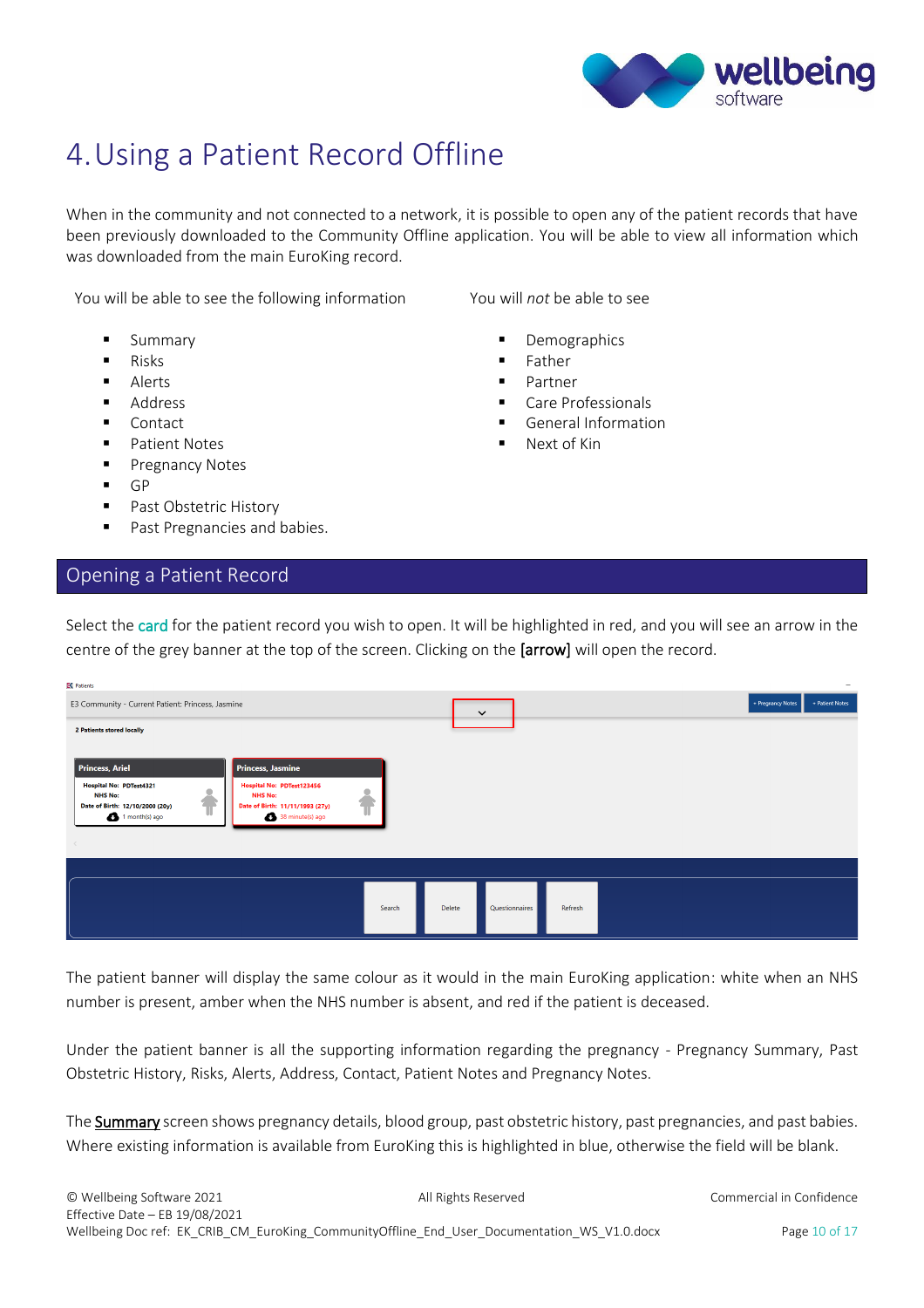

| E3 Community - Current Patient: Princess, Belle<br>+ Pregnancy Notes<br>$\hat{}$ |                                                           |                         |                                                                         |                   |                                |                                   |                    |  | <b>IE</b><br>+ Patient Notes |                               |           |
|----------------------------------------------------------------------------------|-----------------------------------------------------------|-------------------------|-------------------------------------------------------------------------|-------------------|--------------------------------|-----------------------------------|--------------------|--|------------------------------|-------------------------------|-----------|
| Princess, Belle                                                                  |                                                           |                         | Born 20/09/1993 (27y) NHS No. 426 267 5203 (NV) Hospital No. PDTest2019 |                   |                                |                                   |                    |  |                              |                               |           |
| Summary                                                                          | Gestation                                                 | N/A                     | <b>Booking</b><br>Date                                                  | N/A               | EDD by<br>Scan                 | N/A                               | <b>LMP</b>         |  | N/A                          | <b>BMI</b>                    | N/A       |
| Risks                                                                            | <b>Blood Group</b><br>N/A                                 |                         |                                                                         |                   |                                |                                   |                    |  |                              |                               |           |
| Alerts                                                                           | <b>Past Obstetric History</b>                             |                         |                                                                         |                   |                                |                                   |                    |  |                              |                               |           |
| Address                                                                          | Gravida                                                   | $\overline{\mathbf{3}}$ | Parity                                                                  | $1 + 0$           | <b>Previous</b><br>Pregnancies | $\bullet$                         | <b>Livebirths</b>  |  | $\mathbf{1}$                 | <b>Miscarriages</b>           | $\pmb{0}$ |
| Contact                                                                          | <b>TOP</b>                                                | $\mathbf{0}$            | Ectopic                                                                 | $\bullet$         | Molar                          | $\bullet$                         | <b>Stillbirths</b> |  | $\pmb{0}$                    | Missed<br><b>Miscarriages</b> | $\bf{0}$  |
| <b>Patient Notes</b>                                                             | <b>Past Pregnancies and Past Babies</b>                   |                         |                                                                         |                   |                                |                                   |                    |  |                              |                               |           |
|                                                                                  | Registerable                                              |                         | 01/01/2017                                                              |                   |                                |                                   |                    |  |                              |                               |           |
| Pregnancy Notes                                                                  | Babies                                                    |                         |                                                                         | One               |                                | Classification                    |                    |  |                              |                               |           |
|                                                                                  | <b>Ectopic Complications</b>                              |                         |                                                                         |                   |                                | Gestation of Non Registerable     |                    |  |                              |                               |           |
| GP                                                                               | CS Delivery                                               |                         |                                                                         | <b>No</b>         |                                | Labour Onset<br>Spontaneous       |                    |  |                              |                               |           |
|                                                                                  | Place of Birth                                            |                         |                                                                         | <b>Hospital A</b> |                                | Postnatal Problems<br>No problems |                    |  |                              |                               |           |
|                                                                                  | Maternal Problems<br>Post Pregnancy Problems<br>None      |                         |                                                                         |                   |                                |                                   |                    |  |                              |                               |           |
|                                                                                  | Reason for CS - Primary<br>Reason for Induction - Primary |                         |                                                                         |                   |                                |                                   |                    |  |                              |                               |           |
|                                                                                  | Reason - Misc<br>Reason for TOP                           |                         |                                                                         |                   |                                |                                   |                    |  |                              |                               |           |
|                                                                                  | Treatment for Molar Pregnancy                             |                         |                                                                         |                   |                                | 3rd Stage Problems                |                    |  |                              | No problems                   |           |
|                                                                                  | Livebirth                                                 |                         | 01/01/2017                                                              |                   |                                |                                   |                    |  |                              |                               |           |

The mother's address and GP details are also accessed here.

| Princess, Belle<br>Born 20/09/1993 (27y) NHS No. 426 267 5203 (NV) Hospital No. PDTest2019 |                 |                                      | Princess, Belle        |           | Born 20/09/1993 (27y) NHS No. 426 267 5203 (NV) Hospital No. PDTest2019            |
|--------------------------------------------------------------------------------------------|-----------------|--------------------------------------|------------------------|-----------|------------------------------------------------------------------------------------|
| Summary                                                                                    | <b>Address:</b> | 17 High Street<br><b>Disney Town</b> | Summary                | GP        | <b>GPWSI</b>                                                                       |
| <b>Risks</b>                                                                               |                 | <b>Disney County</b><br>DD12 6PD     | Risks                  | Address   | <b>14 HIGH STREET</b><br><b>EASTFIELD</b><br><b>SCARBOROUGH</b><br><b>VO11 3LL</b> |
| Alerts                                                                                     |                 |                                      | Alerts                 | Telephone | 01723 582297                                                                       |
| Address                                                                                    |                 |                                      | Address                |           |                                                                                    |
|                                                                                            |                 |                                      | Contact                |           |                                                                                    |
|                                                                                            |                 |                                      | <b>Patient Notes</b>   |           |                                                                                    |
|                                                                                            |                 |                                      | <b>Pregnancy Notes</b> |           |                                                                                    |
|                                                                                            |                 |                                      | GP                     |           |                                                                                    |
|                                                                                            |                 | Address tab                          |                        |           | GP tab                                                                             |

 $\mathbf{r}$ 

# <span id="page-11-0"></span>Adding a Pregnancy Note

To add a new Pregnancy Note to the record click the [Pregnancy Notes] button at the top right-hand part of the patient banner.

| E3 Community - Current Patient: Princess, Mulan | $\boldsymbol{\wedge}$ | + Patient Notes<br>+ Pregnancy Notes |
|-------------------------------------------------|-----------------------|--------------------------------------|
| <b>9 Patients stored locally</b>                |                       |                                      |
|                                                 |                       |                                      |
|                                                 |                       |                                      |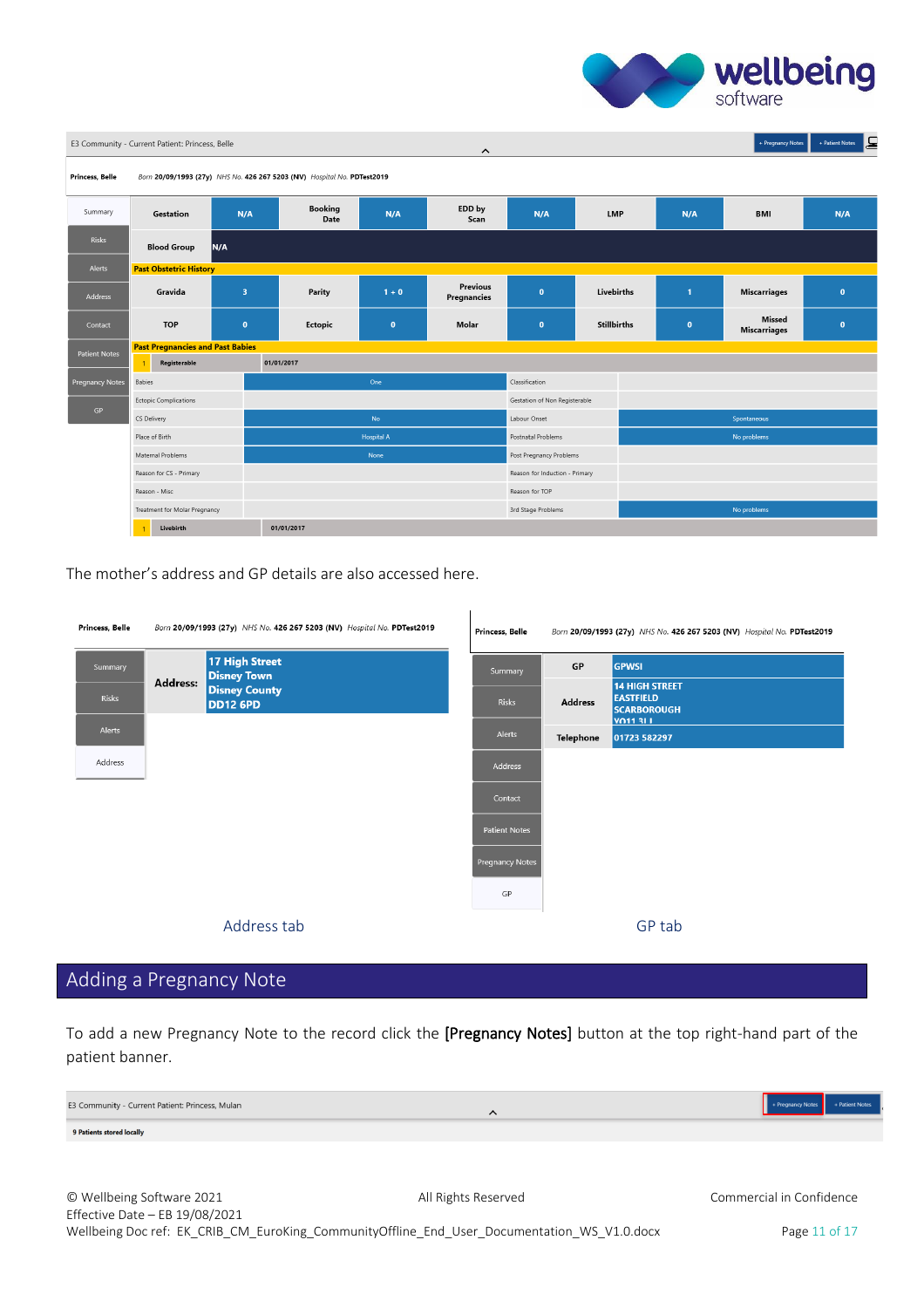

Cancel

This opens a text box that allows you to add a new pregnancy note that will become part of the patient's EuroKing record.

#### **Add Pregnancy Notes**

Add a new pregnancy note in here and press Continue to save the note on to the patient record.

Please note: Any notes added and saved in Community Offline cannot be deleted in Community Offline. If they need to be deleted this would need to be done via the main EuroKing system.

#### <span id="page-12-0"></span>Recording Information

#### <span id="page-12-1"></span>Completing Questionnaires

The choice and number of questionnaires that will be available in Community Offline is determined as part of a EuroKing installation and will be set at Go-Live. Customers can then request additional questionnaires to be added, but this can only be done at EuroKing technical support level.

Each questionnaire available is the same as the equivalent questionnaire in the main EuroKing application so that any data recorded in the community can be uploaded back to the main EuroKing record for that patient.

After selecting the card for the relevant patient, click the [Questionnaires] button.

| th, Rita                                                                               | <b>Smith, Susan</b>                                                                        |        | <b>Wilson, Michelle</b>                                                                       | <b>Princess, Mulan</b>                                                                                          |  |
|----------------------------------------------------------------------------------------|--------------------------------------------------------------------------------------------|--------|-----------------------------------------------------------------------------------------------|-----------------------------------------------------------------------------------------------------------------|--|
| spital No: EUR 999<br><b>NHS No:</b><br>: of Birth: 14/10/1984 (34y)<br>4 month(s) ago | Hospital No: 2468<br><b>NHS No:</b><br>Date of Birth: 01/01/1988 (31y)<br>$4$ month(s) ago |        | Hospital No: N200211<br><b>NHS No:</b><br>Date of Birth: 14/07/1979 (39y)<br>$4$ month(s) ago | <b>Hospital No: PDtest 3008</b><br><b>NHS No:</b><br>Date of Birth: 05/11/1989 (29y)<br>$26 \text{ day(s)}$ ago |  |
|                                                                                        |                                                                                            |        |                                                                                               |                                                                                                                 |  |
|                                                                                        |                                                                                            |        |                                                                                               |                                                                                                                 |  |
|                                                                                        | Search                                                                                     | Delete | Questionnaires<br>Refresh                                                                     |                                                                                                                 |  |
|                                                                                        |                                                                                            |        |                                                                                               |                                                                                                                 |  |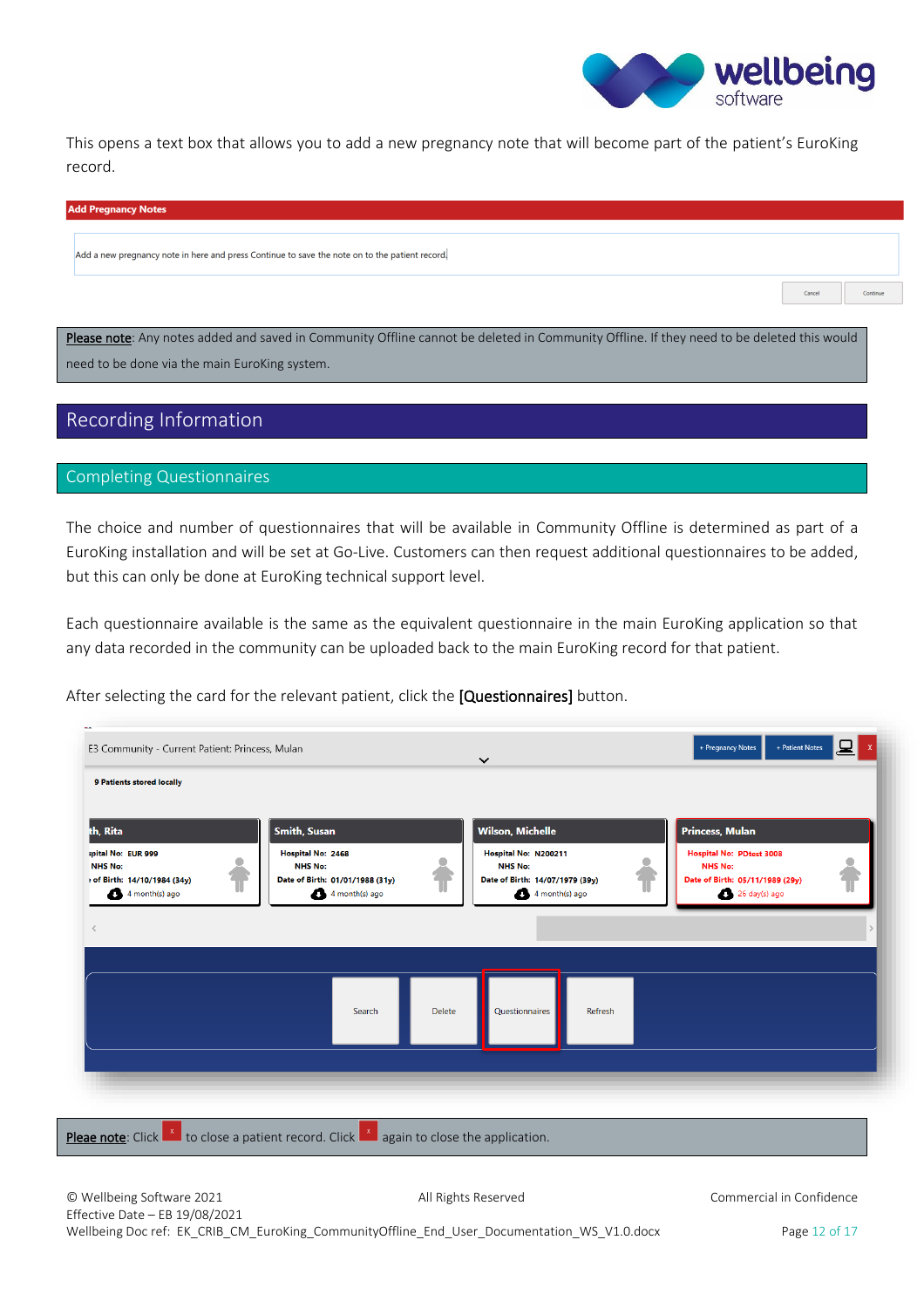

#### The next screen displays all the available questionnaires

| <b>K</b> Questionnaire List                     |                          |               | σ<br>$\mathsf{X}$<br>$\hspace{0.05cm}$ |  |  |
|-------------------------------------------------|--------------------------|---------------|----------------------------------------|--|--|
| E3 Community - Current Patient: Princess, Mulan |                          |               |                                        |  |  |
| <b>13 Questionnaires stored locally</b>         |                          |               |                                        |  |  |
|                                                 |                          |               |                                        |  |  |
| Questionnaire                                   | Questionnaire            | Questionnaire | Questionnaire                          |  |  |
| <b>Booking</b>                                  | <b>Telephone Contact</b> | Contact       | <b>Pre-Delivery</b>                    |  |  |
|                                                 |                          |               |                                        |  |  |
|                                                 |                          |               |                                        |  |  |
|                                                 |                          |               |                                        |  |  |

Select the Contact Questionnaire card. Click [Open]. Complete as required. The questions will appear in the same order as defined in the EuroKing System. It also obeys the same pieces of validation to ensure the correct questions are asked and that data quality is preserved.

| <b>K</b> Questionnaire List                     |                          |               | Ο<br>$\times$<br>$\overline{\phantom{a}}$ |  |  |
|-------------------------------------------------|--------------------------|---------------|-------------------------------------------|--|--|
| E3 Community - Current Patient: Princess, Mulan |                          |               |                                           |  |  |
| 13 Questionnaires stored locally                |                          |               |                                           |  |  |
| Questionnaire                                   | <b>Questionnaire</b>     | Questionnaire | Questionnaire                             |  |  |
| <b>Booking</b>                                  | <b>Telephone Contact</b> | Contact       | <b>Pre-Delivery</b>                       |  |  |
|                                                 |                          |               |                                           |  |  |
|                                                 |                          |               | $\rightarrow$                             |  |  |
|                                                 |                          |               |                                           |  |  |
|                                                 |                          |               |                                           |  |  |
|                                                 |                          | Open          |                                           |  |  |
|                                                 |                          |               |                                           |  |  |

When answering the questions, tapping on an answer will make it go green and, like EuroKing, it could be possible to select more than one answer depending on how the question is set up.

In line with EuroKing some answers may have text boxes available for mandatory or optional text. These are differentiated with a small keyboard icon at the bottom of the answer button. Pressing on the area highlighted in red below will open the text box.

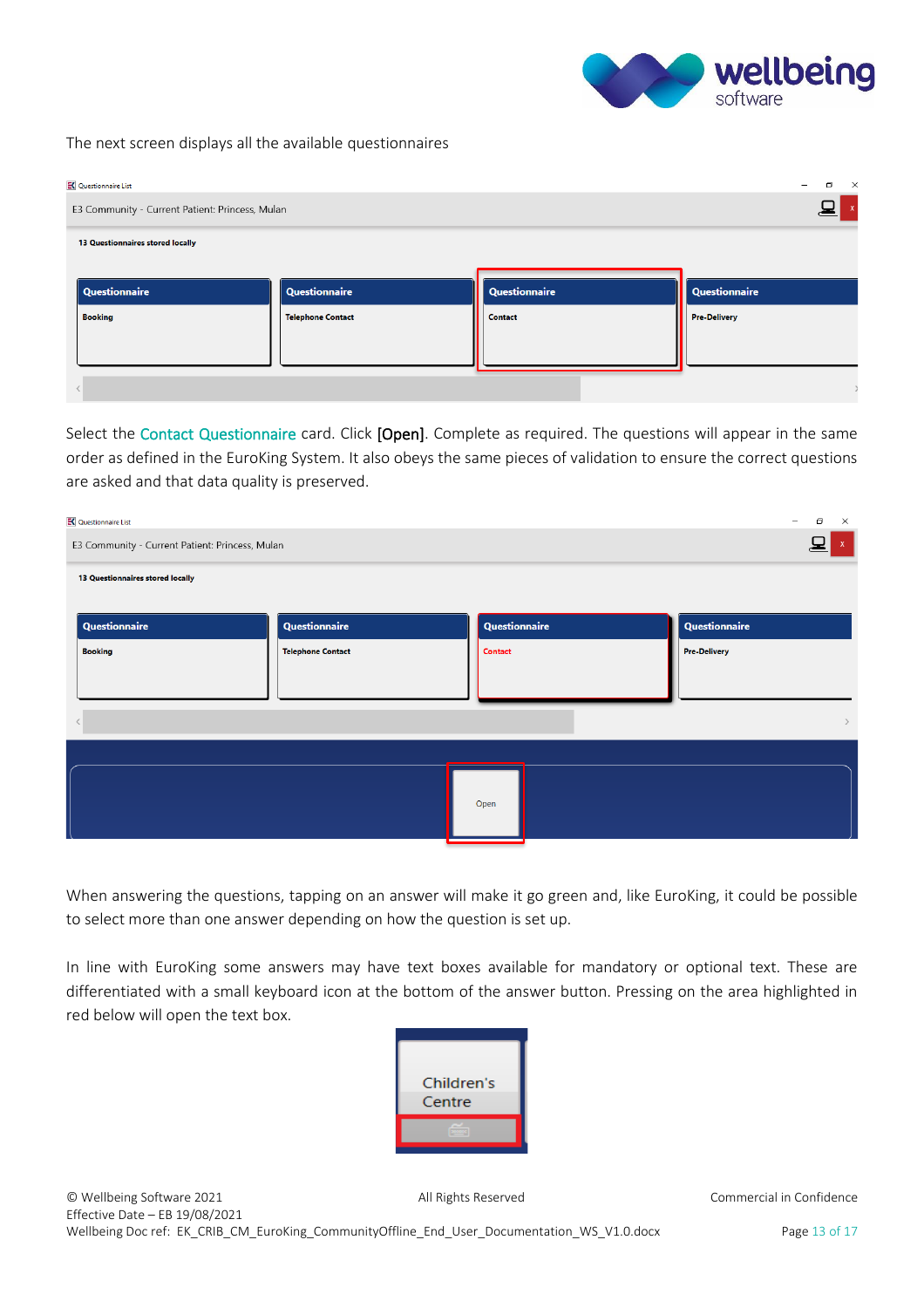

If the text box is configured to be mandatory, then a response must be given before continuing to the next question. If the text box is not mandatory, then the answer can be saved without the additional text response.

| Date:        | This can be entered by scrolling the up and down the arrow next to the 'Date' field.                                               |
|--------------|------------------------------------------------------------------------------------------------------------------------------------|
| Date & Time: | As above with the addition of the time.                                                                                            |
| Numeric:     | Only numeric values can be entered.                                                                                                |
| Text:        | Any text can be entered.                                                                                                           |
| Staff:       | Staff can be searched for in the text box provided. A[Me] button is provided as a shortcut to enter<br>your own name into the box. |

Once you have provided the necessary information for a question, click on the [NEXT] button to save the information and advance to the next question. If you wish to go back a step to a previous question, use the [PREVIOUS] button. Any saved information will not be lost by using the [PREVIOUS] button.

Some questions may have response validation attached. For example, if responding to a question about blood pressure, and the diastolic or systolic values are valid but higher than expected, Community Offline will prompt you to confirm that the value entered was correct:

The diastolic blood pressure appears to be greater than 90mm/Hg Q: What was the blood pressure? A: 120/100

This is not an error, this is merely Community Offline warning that the answer is not within the expected range, and asking you to confirm. This validation message can be acknowledged by clicking or tapping on it to continue. Sometimes an incorrect response may be entered through misinformation or mistyping. If this happens, Community Offline will show an error message when saving the question. Whilst this may look like the warning message with the orange header above, the presence of a red header shows that this is an error. The error in data entry must be corrected before continuing.

**Answer Required** Q: Present at the contact A: None

All the questions asked should be completed. However, it is possible to leave a questionnaire without all questions completed. In this event the work is saved automatically. You can come back to the questionnaire at a later stage. This questionnaire will be marked as "Incomplete" in the questionnaire list. Upon opening it again the questionnaire will re-commence at the last question reached. Note, an incomplete questionnaire cannot be uploaded to EuroKing.



© Wellbeing Software 2021 **All Rights Reserved** Commercial in Confidence Effective Date – EB 19/08/2021 Wellbeing Doc ref: EK\_CRIB\_CM\_EuroKing\_CommunityOffline\_End\_User\_Documentation\_WS\_V1.0.docx Page 14 of 17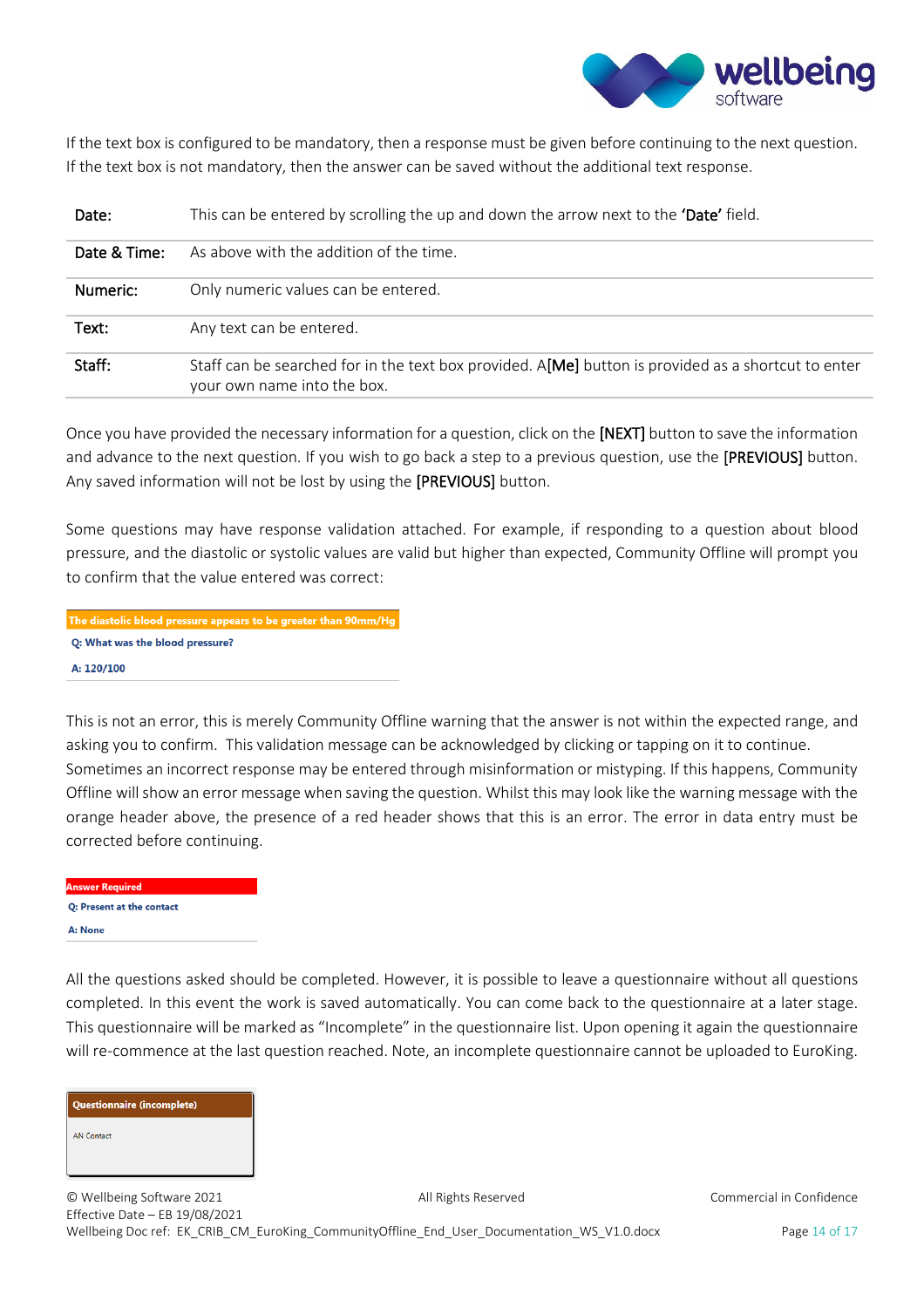

Once the questionnaire has been completed, a summary of recorded responses is displayed. If a response needs to be amended, then select the question required from the summary to return to that question and make the necessary amendments. This process can be repeated for any other questions which may require alteration.

| <b>Summary</b> |                                                            |  |  |
|----------------|------------------------------------------------------------|--|--|
|                | l ok                                                       |  |  |
|                | Q: Are there any further comments to be documented?        |  |  |
|                | A: No                                                      |  |  |
|                | <b>OK</b>                                                  |  |  |
|                | Q: Has the type of antenatal care changed as a result of t |  |  |
|                | A: No                                                      |  |  |

When the answers have been verified the questionnaire can then be saved and prepared for uploading back to EuroKing by selecting the [Save this. All my answers are correct] button. Once saved the questionnaire will then be available to be uploaded via the [Upload Completed Files] button on the Home screen.



#### <span id="page-15-0"></span>Uploading Completed Files to EuroKing

There is a number on the [Upload Completed Files] button which indicates the number of questionnaires to be returned/uploaded to EuroKing. You must be connected to the Trust network for this to complete. Once the upload is complete then the patient record is automatically removed from the device.

| Upload<br>Completed<br><b>Files</b><br>$\overline{2}$ | Manage Patients | Exit |  |
|-------------------------------------------------------|-----------------|------|--|
|                                                       |                 |      |  |